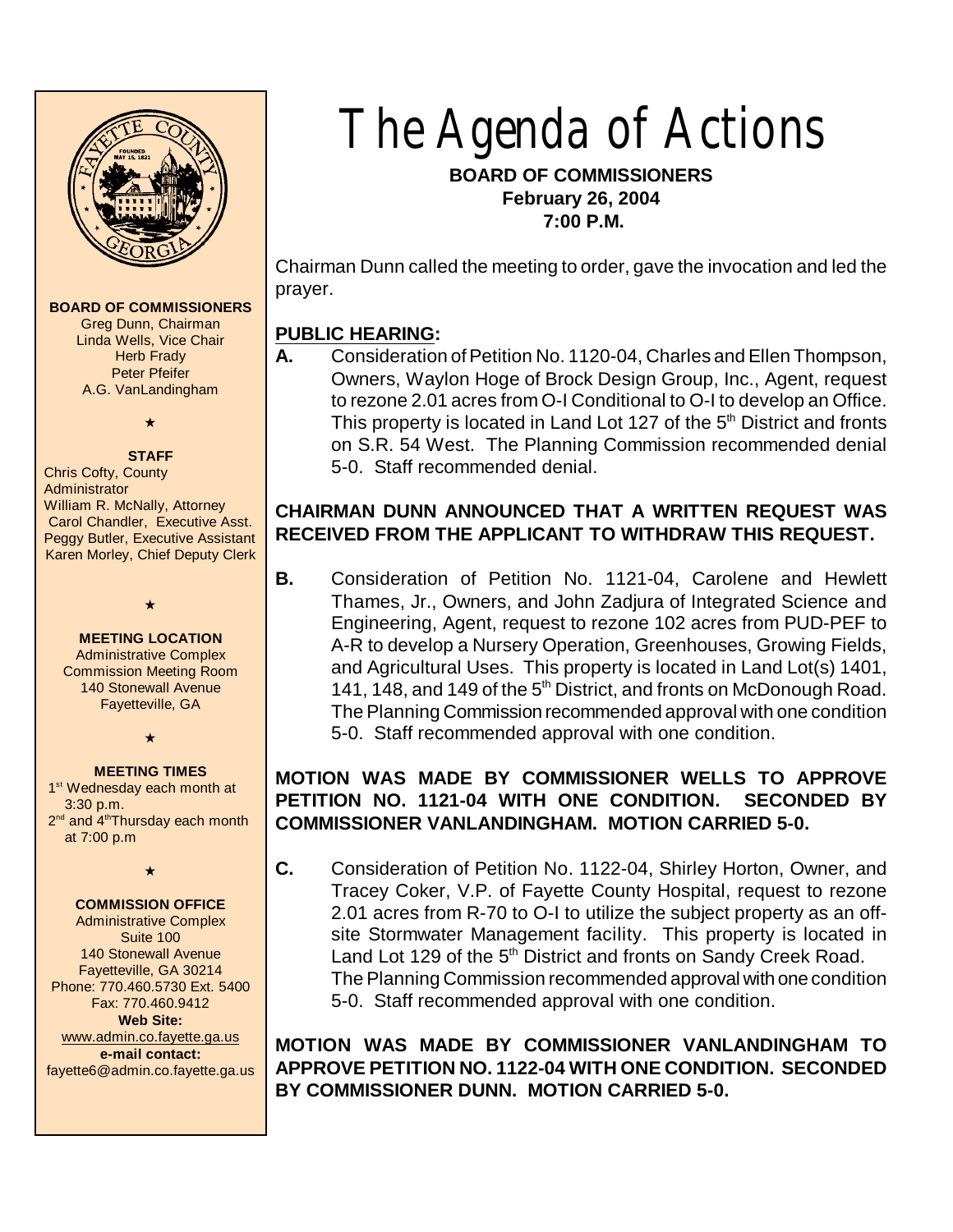**D.** Consideration of Petition No. 1123-04, Fayette Community Hospital, Owner, and Tracey Choker, V.P. of Fayette County Hospital, request to rezone 15.00 acres from R-70 to O-I to utilize the subject property for off-site parking for Fayette Community Hospital facilities. This property is located in Land Lot 9 of the  $7<sup>th</sup>$  District and Land Lot 129 of the  $5<sup>th</sup>$  District and fronts on Sandy Creek Road. The Planning Commission recommended approval with two conditions 5-0. Staff recommended approval with two conditions.

## **MOTION WAS MADE BY COMMISSIONER FRADY TO APPROVE PETITION NO. 1123- 03 WITH TWO CONDITIONS. SECONDED BY COMMISSIONER WELLS. MOTION CARRIED 5-0.**

**E.** Consideration of proposed amendments to the Fayette County Development Regulations regarding Article IX. Soil Erosion and Sedimentation Control. The Planning Commission recommended approval 5-0.

## **MOTION WAS MADE BY COMMISSIONER VANLANDINGHAM TO ADOPT THE PROPOSED AMENDMENTS TO THE FAYETTE COUNTY DEVELOPMENT REGULATIONS REGARDING ARTICLE IX AS PRINTED. SECONDED BY COMMISSIONER WELLS. MOTION CARRIED 5-0.**

**F.** Consideration of Objectives and Policies for the Educational Facilities in the Community Facilities Element of the Fayette County Comprehensive Plan, 2004-2025. The Planning Commission recommended approval 5-0.

#### **MOTION WAS MADE BY COMMISSIONER WELLS TO SUBMIT THE CORRECTIONS OF OBJECTIVES AND POLICIES FOR THE EDUCATIONAL FACILITIES FOR THE FAYETTE COUNTY COMPREHENSIVE PLAN. SECONDED BY COMMISSIONER FRADY. MOTION CARRIED 5-0.**

## **NEW BUSINESS:**

**G.** Consideration of adoption of the Kenwood Park Master Plan.

## **MOTION WAS MADE BY COMMISSIONER WELLS TO ADOPT THE KENWOOD PARK MASTER PLAN AS PRESENTED. SECONDED BY COMMISSIONER VANLANDINGHAM. MOTION CARRIED 5-0.**

**H.** Consideration of appointments to the Fayette County Recreation Commission.

**MOTION WAS MADE BY COMMISSIONER PFEIFER TO NOMINATE JOHN FELT AND MOTION WAS MADE BY COMMISSIONER VANLANDINGHAM TO NOMINATE FRANK OAKLEY TO THE FAYETTE COUNTY RECREATION COMMISSION. MOTIONS WERE SECONDED BY COMMISSIONER WELLS. MOTIONS CARRIED 5-0.**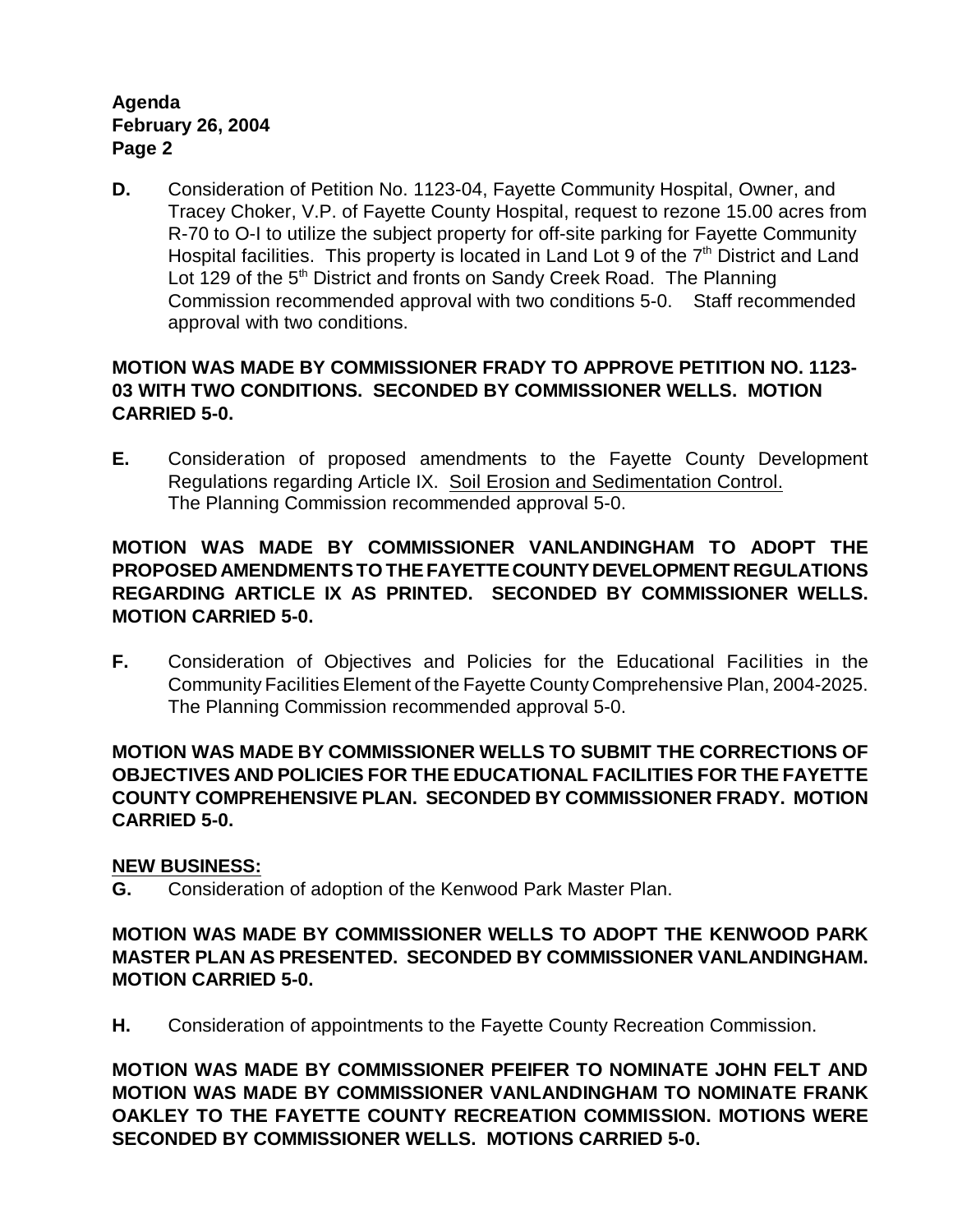**I.** Consideration of appointment to the Fayette County Library Board.

## **MOTION WAS MADE BY COMMISSIONER PFEIFER TO NOMINATE ELLEN STEINBACH TO THE FAYETTE COUNTY LIBRARY BOARD. SECONDED BY COMMISSIONER WELLS. MOTION CARRIED 5-0.**

**CONSENT AGENDA: MOTION WAS MADE BY COMMISSIONER WELLS TO APPROVE ITEMS 1, 2, 3, 4, 5, 6, 7, 8, 9, 10, 12, 13 AS PRESENTED WITH ITEM NO. 11 TABLED PENDING FURTHER INFORMATION. SECONDED BY COMMISSIONER PFEIFER. MOTION CARRIED 5-0.**

- **1.** Approval of consideration of a budget amendment increasing FY04 revenues and Elections' operating budget line item amounts to account for reimbursement of municipal election expenses.
- **2.** Approval of recommendation from Lee Hearn, Public Workers Director, to award the annual gravel contract bid to the low bidder Florida Rock Industries for the twelve items they were low bidder on and to award Hanson Aggregates the two items they were low bidder on.
- **3.** Approval of recommendation from Lee Hearn, Public Works Director, to award the annual contract for asphalt to the low bidder**,** APA Southeast, Inc.
- **4.** Approval of request from the Sheriff's Department to transfer funds from the General Budget fund to the Sheriff's Department Vehicle Maintenance Budget Category.
- **5.** Approval of request from the Sheriff's Department to destroy uniforms and uniform items that are no longer serviceable.
- **6.** Approval of request by Jonathan Patton for a Homestead Exemption tax refund for the year 2002 in the amount of \$271.50.
- **7.** Authorization for the Chairman to execute the Recreation Facility and Intergovernmental Agreement with the City of Peachtree City.
- **8.** Approval of request from the Board of Education to all the After School Program to be a direct recipient of grant funds from the Governor's Children and Youth Council, in accordance with grant requirements.
- **9.** Approval of request from the Sheriff's Department to transfer insurance reimbursement from General Fund to the Sheriff's Department-Criminal Investigations Division budget account.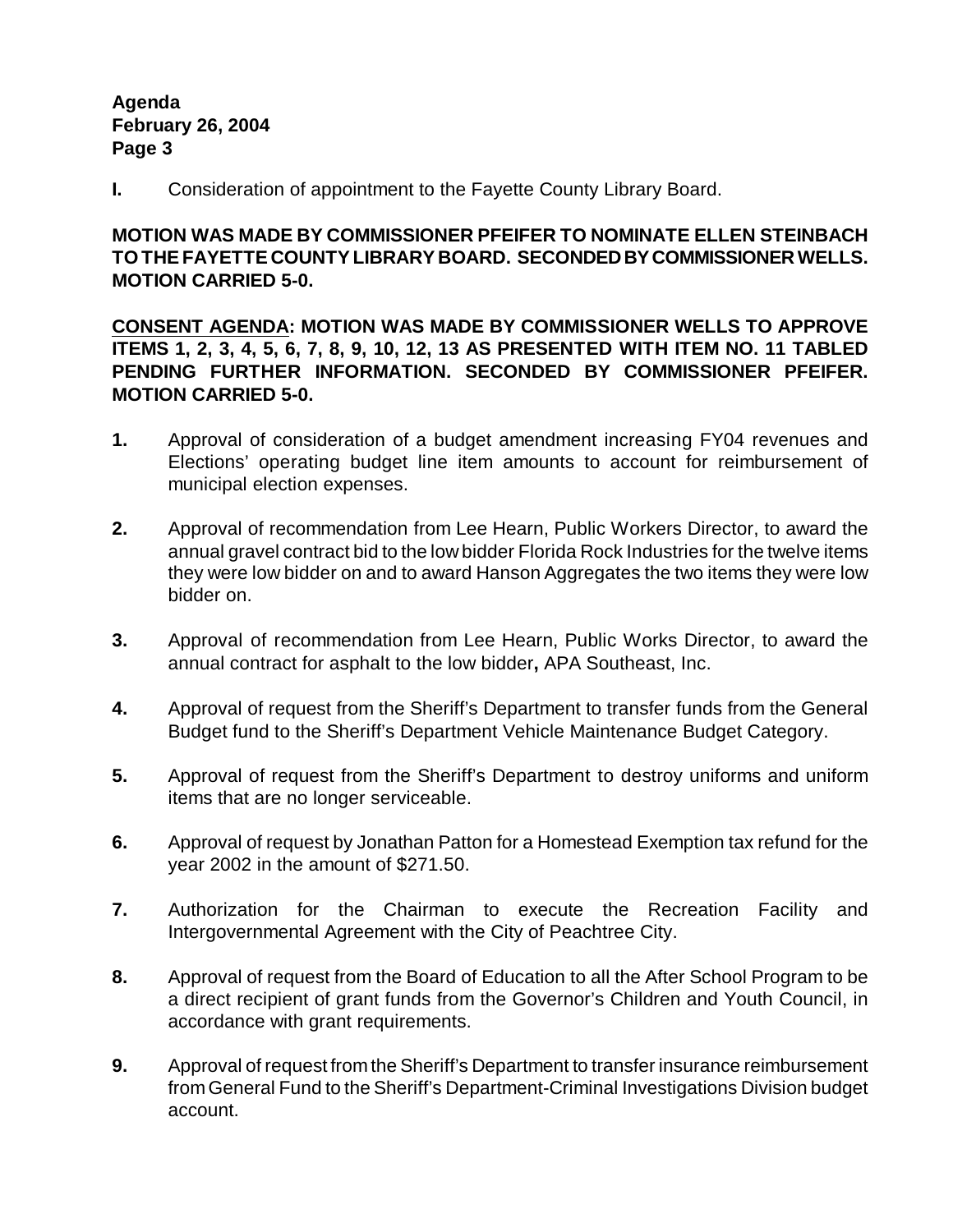- **10.** Approval of recommendation from the Water Committee to bid the Filter #7 repair at the Crosstown Water Plant as a repair to match the original installation and as a change to Granular Activated Carbon (GAC).
- **11.** Approval of request from Sheriff's Department to increase revenues and expenditures in the Federal Confiscated Property fund in the amount of \$301,900.00.

## **THE BOARD TOOK NO ACTION ON THIS MATTER.**

- **12.** Approval of request to pave Quarters Road from High Grove to Alexander Ware.
- **13.** Approval of minutes for Board of Commissioner's meeting held on February 12, 2004.

#### **PUBLIC COMMENT:**

Members of the public are allowed up to five minutes each to address the Board on issues of concern other than those items which are on this evening's agenda.

**Marc Rogers,** 120 Winterthur Ct., Fayetteville, commented on the County's website.

## **STAFF REPORTS**

**Mark Pullium** stated that a public auction needed to be held to remove furniture from the old Sheriff's offices. He requested that the Board award the bid for auctioneering services to Arwood Auction Company.

#### **MOTION WAS MADE BY COMMISSIONER VANLANDINGHAM TO AWARD THE BID FOR AUCTIONEERING SERVICES TO ARWOOD AUCTION COMPANY TO CONDUCT AN AUCTION FOR THE SHERIFF'S DEPARTMENT. SECONDED BY COMMISSIONER PFEIFER. MOTION CARRIED 5-0.**

**Attorney McNally** asked the Board to authorize the Chairman to sign the agreement with Tyrone to proceed with the 2004 LARP list.

#### **MOTION WAS MADE BY COMMISSIONER WELLS FOR THE BOARD TO AUTHORIZE THE CHAIRMAN TO SIGN THE AGREEMENT WITH TYRONE TO PROCEED WITH THE 2004 LARP LIST. SECONDED BY COMMISSIONER FRADY. MOTION CARRIED 5-0.**

**Attorney McNally** requested an Executive Session for 4 legal items and 1 real estate item.

**Commissioner Wells** requested an Executive Session for 1 legal item.

**Commissioner VanLandingham** requested an Executive Session for 1 legal item.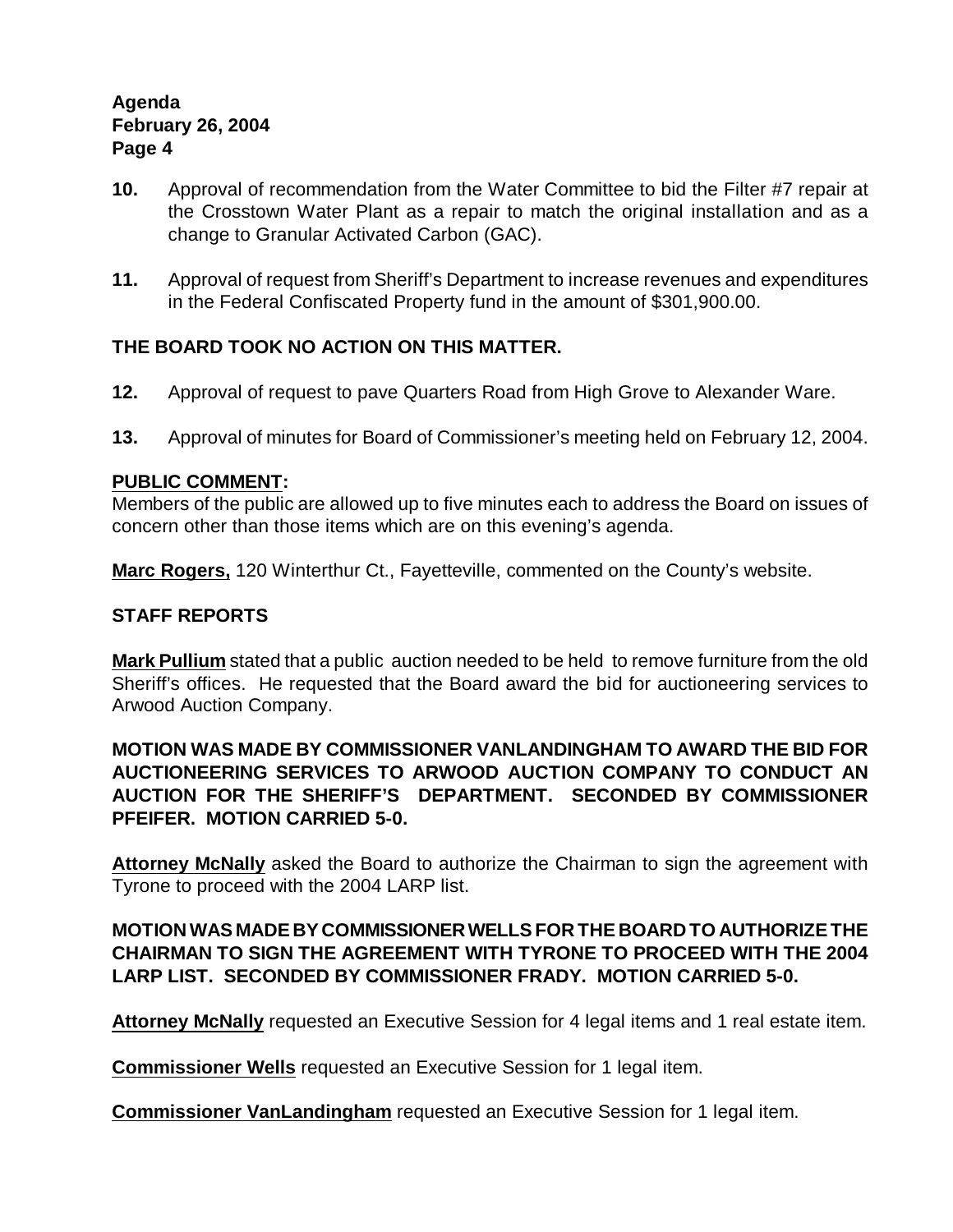**MOTION WAS MADE BY COMMISSIONER WELLS TO ADJOURN TO EXECUTIVE SESSION TO ADDRESS 6 LEGAL ITEMS AND 1 REAL ESTATE ITEM. SECONDED BY COMMISSIONER PFEIFER. MOTION CARRIED 5-0.**

#### **EXECUTIVE SESSION:**

**Legal:** Attorney McNally advised the Board on a legal matter.

**MOTION WAS MADE BY COMMISSIONER WELLS, SECONDED BY COMMISSIONER PFEIFER, FOR ATTORNEY MCNALLY TO PROCEED IN THIS MATTER. MOTION CARRIED 5-0.**

**Legal:** Attorney McNally advised the Board on a legal matter.

**MOTION WAS MADE BY COMMISSIONER WELLS, SECONDED BY COMMISSIONER FRADY, FOR ATTORNEY MCNALLY TO PROCEED IN THIS MATTER. MOTION CARRIED 5-0.**

**Legal:** Attorney McNally advised the Board on a legal matter.

**MOTION WAS MADE BY COMMISSIONER WELLS, SECONDED BY COMMISSIONER PFEIFER, FOR ATTORNEY MCNALLY TO PROCEED IN THIS MATTER. MOTION CARRIED 5-0.**

**Legal:** Attorney McNally advised the Board on a legal matter.

#### **THE BOARD TOOK NO ACTION ON THIS MATTER.**

**Legal:** Attorney McNally advised the Board on a real estate matter.

#### **MOTION WAS MADE BY COMMISSIONER WELLS, SECONDED BY COMMISSIONER FRADY, FOR ATTORNEY MCNALLY TO PROCEED IN THIS MATTER. MOTION CARRIED 4-0 WITH COMMISSIONER PFEIFER ABSENT FOR THE VOTE.**

**Legal:** Commissioner VanLandingham informed the Board of a legal matter. Attorney McNally advised the Board on this matter.

#### **THE BOARD TOOK NO ACTION ON THIS MATTER.**

**Legal:** Commissioner Wells informed the Board of a legal matter. Attorney McNally advised the Board on this matter.